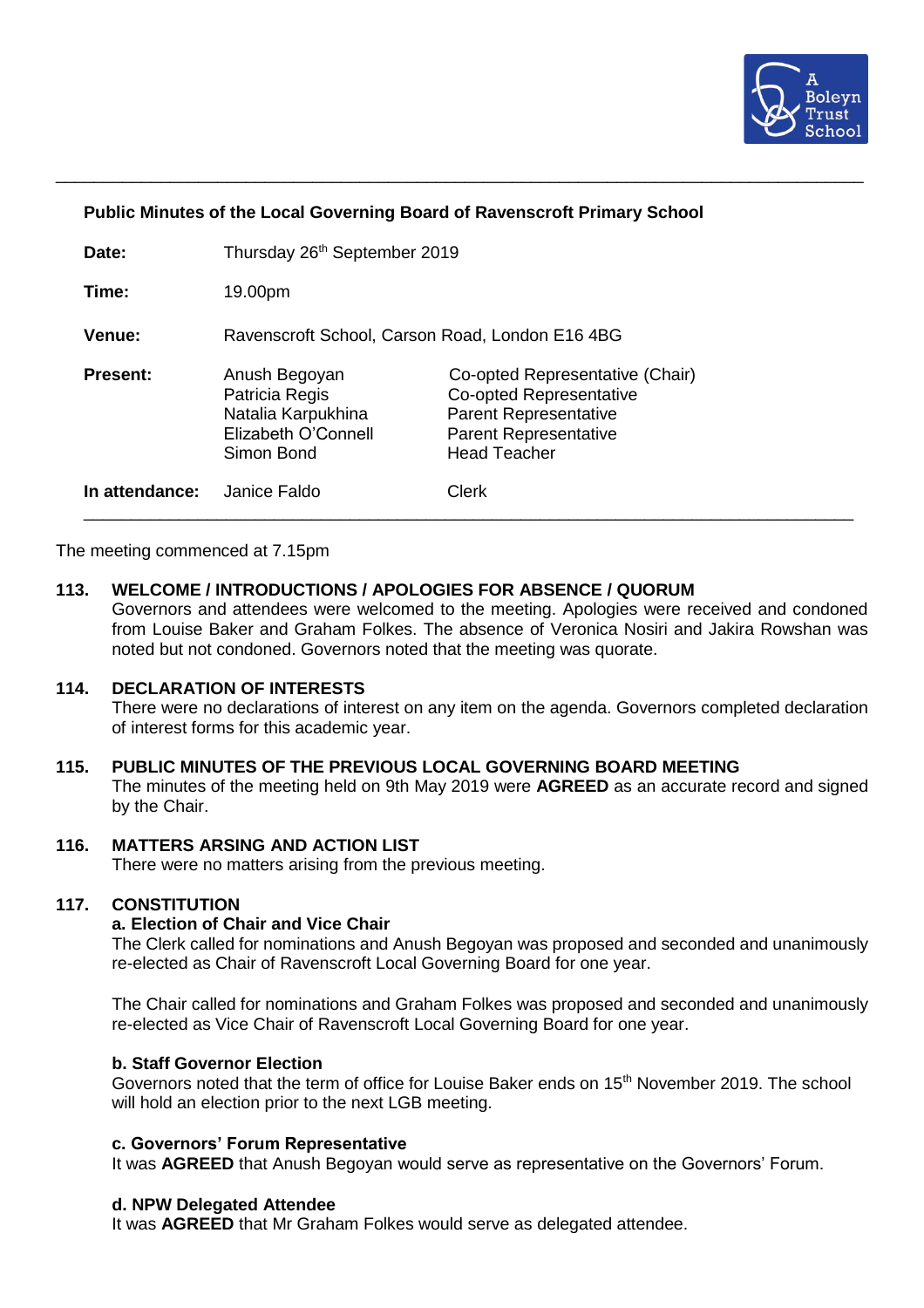# **e. Link Governors:**

The following Link Governors will be confirmed at the next meeting:-

- o Safeguarding Veronica Nosiri
- o SEND Patricia Regis / Elizabeth O'Connell

# **118. Main business**

# **a. Head Teacher Report**

Governors considered the report of the Head Teacher and the following points were highlighted:-

- The KS2 results were
	- o Reading 90%
	- o Writing 88%
	- o Maths 90%
	- $\circ$  GPS 85%
	- o Combined 85%
- The School Improvement Partner visited last term. She met with staff, scrutinised documentation and carried out lesson observations. She identified strengths and areas for development in English, maths and science. She noted that all phase leaders need to be completely up to date and knowledgeable about the data in their phase and that the learning environment needs to improve so that it stimulates and supports the pupils' learning. She will focus on SEN pupils, the learning environment and look at progress across the curriculum.
- Nick Turvey, a National Leader of Education carried out a review of pupil premium on behalf of the Trust consisting of discussion with leaders about pupil outcomes in 2018 and indicative outcomes for 2019, review of information published on the school website, analysis of pupil work in all subjects from EYFC to Y3 and discussion with middle leaders and a governor. Strengths and areas for improvement were identified and next steps include ensuring that the published Pupil Premium statement accurately describes the external and internal barriers experienced by pupils and their families, development of middle leaders and governors' confidence to identify successes, challenges and impact of spending.
- The school priorities are:-
	- $\circ$  Increase the percentage of pupils achieving at or above the expected standard in reading in each year group
	- o Parental engagement
	- o Develop pupils' oracy skills
	- o Curriculum
	- o Improve the percentage of pupils achieving greater depth in all subjects
	- o Implement a strategy to enhance staff well-being
- As per governors request at the last meeting, the fixed term exclusion report covering the last 5 years shows a significant decrease on the number of pupils being externally excluded.

**Q.** What are the main barriers to learning for pupil premium pupils?

**A.** The in-school barriers include low entry points and lack of resilience and independence in Nursery and Reception and poor language skills. External barriers include social deprivation and poor attendance.

**Q.** How do you tackle poor or persistent absence?

**A.** No term requests for absence are agreed. The Government set a fixed penalty on parents of pupils whose absence dips below a certain level.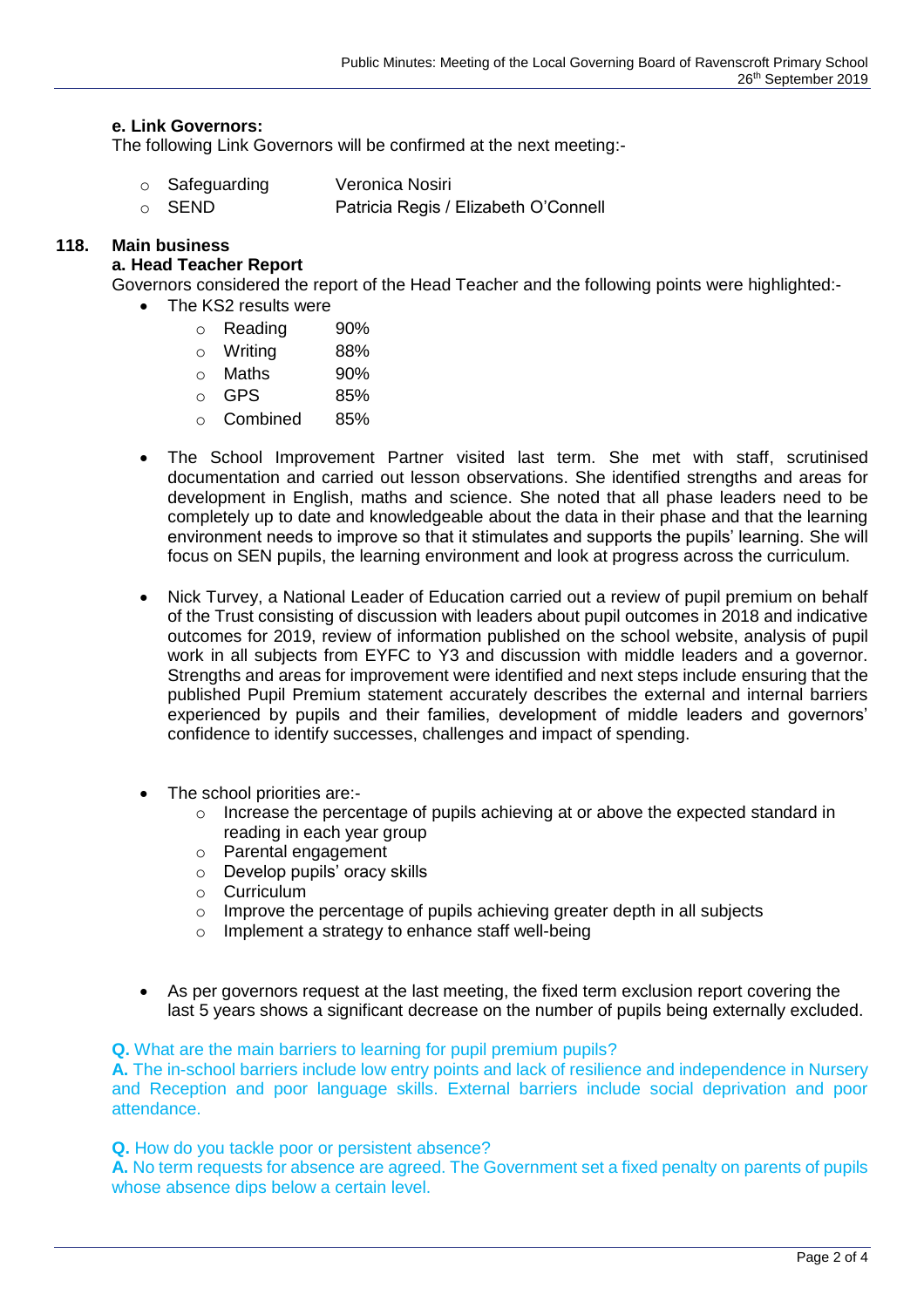**Q.** Has there been any impact on the fixed penalty fines?

**A.** No, parents would rather pay the fine than the additional costs for holidays/flights. The advertisement on television of cheap breaks puts added pressure on absence figures.

**Q.** What clubs are offered within the Pupil Premium?

**A.** A range of clubs including, cookery, sports, languages and mindfulness along with breakfast clubs and a Year 6 residential trip enriches the curriculum for the pupils and makes the school a place where they want to be resulting in a positive impact on attendance and their attitude towards teachers.

**Q.** Why has the science results declined over the last 3 years?

**A.** The main focus is on reading, writing and maths. Governors should be aware that although there is a decline since 2017, the figures are still above national average.

## **DECISION**

- Governors approved the Pupil Premium Strategy 2019/2020.
- Fixed term exclusion report to be presented at the next meeting and yearly reports henceforth.

There being no further questions governors thanked the Head Teacher for his concise and informative report.

## **b. Keeping Children Safe in Education**

Governors noted and signed a waiver to indicate they are aware of the updated KCSIE document.

# **c. Governor Code of Conduct**

Governors signed to indicated that had received a copy of the Code of Conduct.

## **119. Standing Items**

## **a. Governor Visits and training**

No visits or training has been undertaken since the last meeting. Governors were signposted to online training that is available.

## **b. Policies**

There were no polices to agree or adopt.

### **c. Safeguarding/Single Central Record**

The CEO has inspected the Single Central Record for this term and found all to be in order. Governors were advised that the Safeguarding policy has been updated with the amendments to KCSIE. Governors acknowledged, and the Chair signed, the annual Safeguarding report that will be submitted to the local authority.

## **120. Agenda Items for the Next Meeting**

- KCSIE for governors not in attendance at this meeting.
- Confirmation of link governors

# **121. Any Other Urgent Business**

There was no urgent business that needed to be discussed.

## **112. Date, Time and Venue of Next Meeting**

Governors noted the following meeting dates for the remainder of the academic year.

### **Autumn Term**

Thursday 28th November 2019 at 7pm

### **Summer Term**

Thursday 30th January 2020 at 7pm Thursday 12<sup>th</sup> March 2020 at 7pm